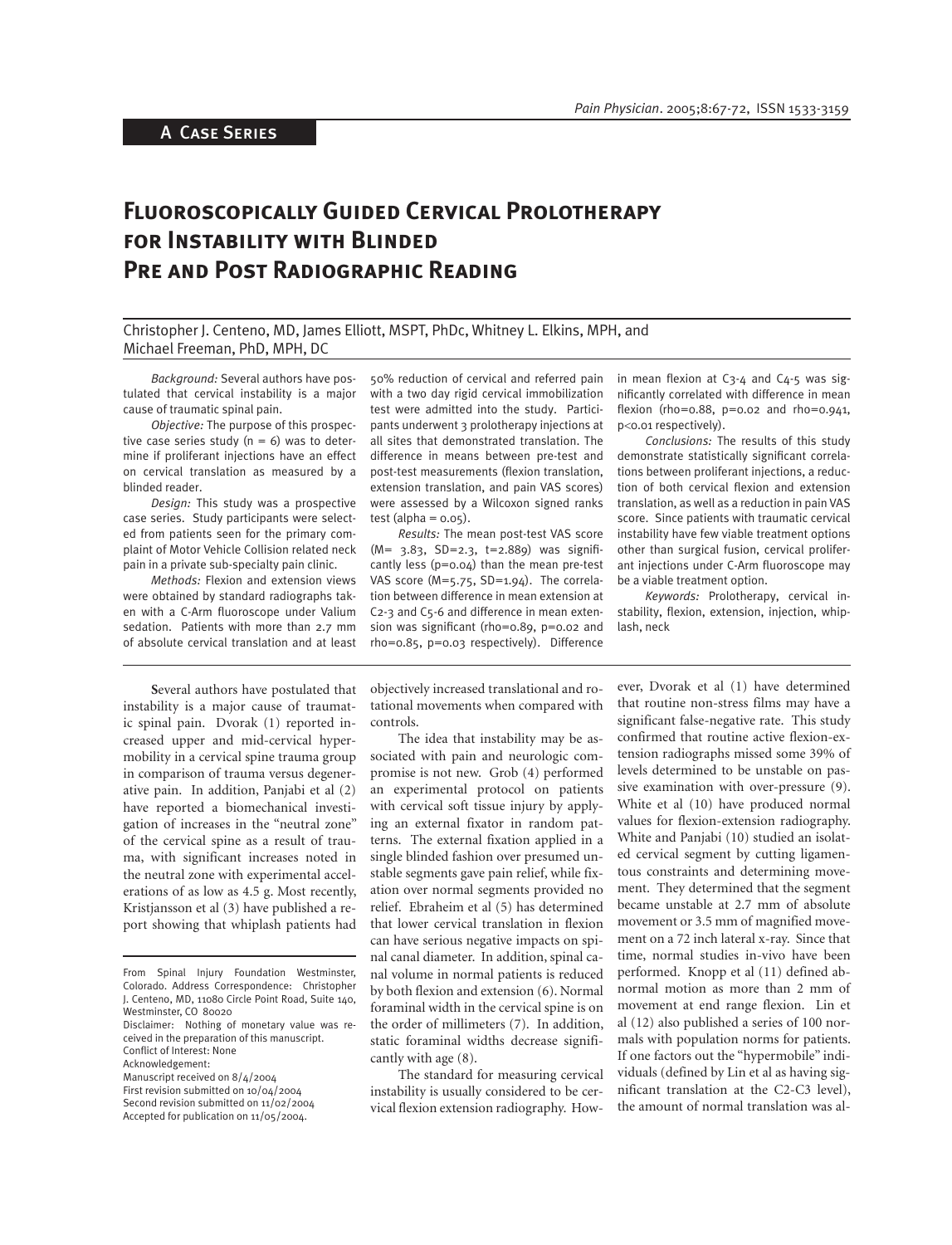ways less than 1 mm.

The purpose of this study was to determine if proliferant injections have an effect on objectively measured cervical translation as measured by a blinded reader.

#### **METHODS**

This was a prospective case series study of patients seen for the primary complaint of Motor Vehicle Collision related neck pain in a private sub-specialty pain clinic.

Inclusion criteria were:

- Prior history of an motor vehicle collision (MVC)
- Ongoing disability resulting from cervical spine pain for longer than six (6) months related to the MVC
- Cervical flexion extension x-rays that were abnormal either based on the Knopp criteria (2mm or more translation at end range flexion) or the White and Panjabi criteria (2.7mm or more of absolute cervical translation)
- 50% or greater reduction of pain with 48 hour rigid cervical immobilization
- Failure of conservative management (physical therapy and or chiropractic and or alternative care)

Exclusion criteria were:

- History of previous neck pain with a neck injury
- Connective tissue disease
- Rheumatoid arthritis
- Diabetes I or II
- Inflammatory arthritis.

Eligible patients (n=6) were identified from consecutive patients presenting for care who were found to be unstable. The setting was a specialty pain management private practice. The Institutional Review Board (IRB) approval was obtained for the pilot study through a Department of Health and Human Services registered IRB (The Spinal Injury Foundation). Informed consent was obtained.

Flexion and extension views were obtained by standard radiographs taken with a C-Arm fluoroscope with diazepam sedation (10 mg Oral), overpressure into end range flexion and extension, and stabilization of the torso. A radiographic ruler was included in the x-ray field in the same plane as the c-spine for accuracy and to rule out magnification effects between radiographs. Flexion and extension translation were measured by comparing

translation to the radiographic ruler and then was recording these measurements in millimeters.

Patients with more than 2.7 mm of absolute cervical translation (3.5 mm of magnified movement on a 72 inch lateral x-ray) and at least 50% reduction of cervical and referred pain with a two day rigid cervical immobilization test were admitted into the study. Six consecutive patients with 11 unstable levels met the inclusion criteria. A blinded reader was used to assess instability before and after proliferant injections. Blinding was accomplished by identifying the films with only a letters and numbers. The reader then recorded the translation in maximum flexion to maximum extension from posterior inferior corner to adjacent posterior superior corner of the cervical vertebra.

Patients underwent 3 prolotherapy series at all sites that demonstrated translation. The number of injections per series were determined by applying the Hackett technique to all unstable levels. The patient was placed prone on an x-ray table and a C-Arm fluoroscope was used to image the c-spine in an AP view. Cephalad tilt was applied to move the skull base out of the field of view. After IV anesthesia was applied, a 25 gauge two or three inch spinal needle (depending on patient body habitus) was used to perform the injections. Injectate consisted of a final concentration of 12.5% dextrose diluted with normal saline and 1-2 cc of lidocaine per 10 cc added for patient comfort. At the

unstable levels, several structures were injected when bone was contacted at the unstable level(s) as well as above and below these levels. These structures included: the spinous processes, lamina, and posterior elements according to the technique outlined by Hackett (13). The C-Arm was used to confirm needle position prior to injection

Outcome measures included average neck pain on a modified VAS (1-10) Scale. This was administered 2-4 weeks prior to the injections and one month post injection. Patients refrained from all other types of care for the duration of the study.

Since all variables were not normally distributed, the difference in means between pre-test and post-test measurements were assessed by a Wilcoxon signed ranks test (alpha =  $0.05$ ). Bivariate correlations using Spearman's rho were computed among the four outcome measures: mean difference flexion, mean difference in extension, mean difference in overall translation, and mean difference in pain  $\alpha$  (alpha = 0.05), as well as with all mean translation measures at individual levels of injection for both flexion and extension.

#### **RESULTS**

Figure 1 and 2 below show the changes in translation in both flexion and extension for all patients by vertebral level as a result of the treatment. Perhaps the most striking feature is the more dramatic effect of the treatment in flexion ver-

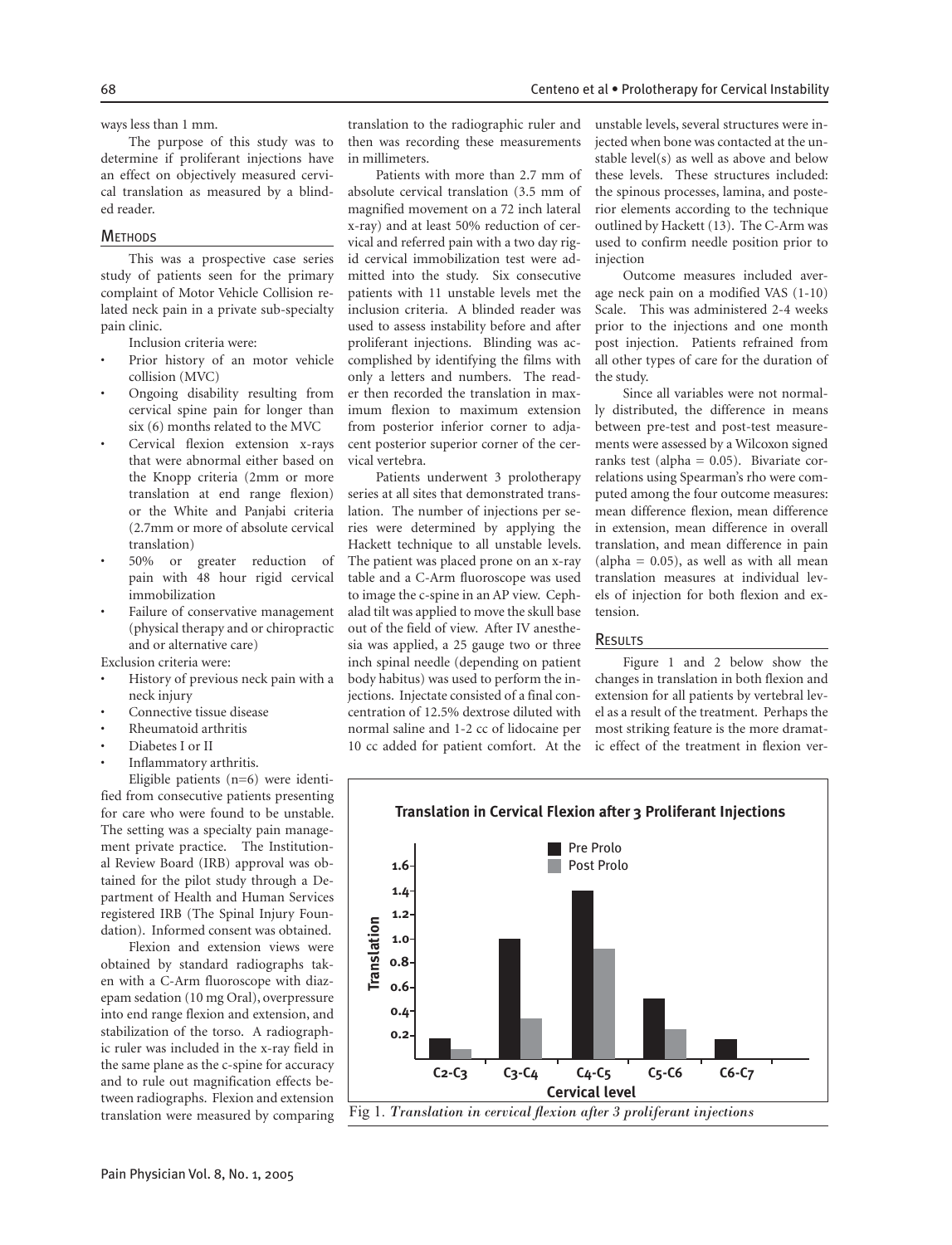



Fig 3. *Average VAS scores after 3 cervical proliferant injections*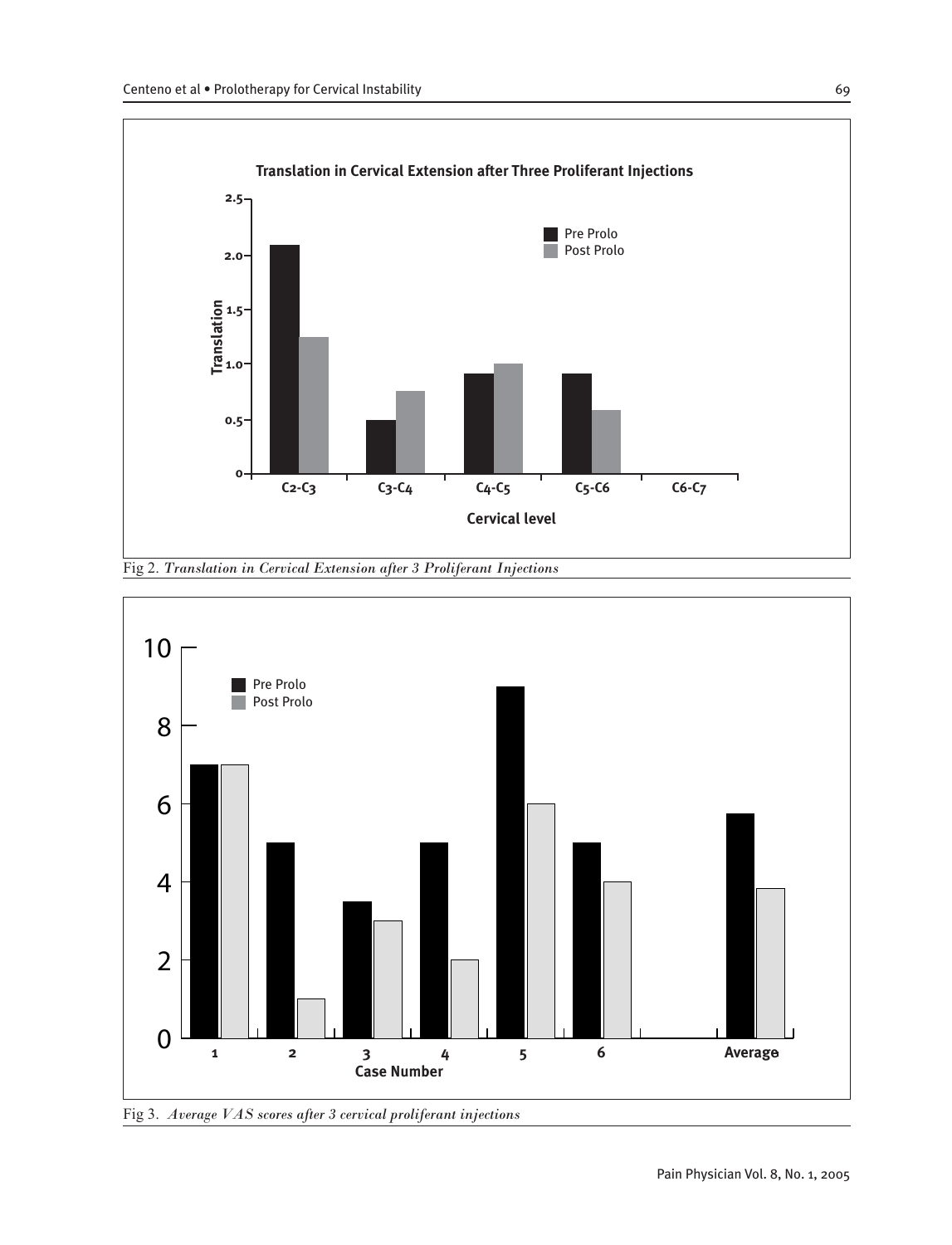

Fig 4. Difference for mean translation for flexion and extension after  *3 cervical proliferant injections*

Pre Flex Post Flex Pre Ext Post Ext

#### Table 1. *Correlations of outcome measurements (Spearman's rho Correlation Coefficient)*

|                   | <b>Diff Trans</b>        | <b>Diff Flex</b>         | <b>Diff Ext</b> | <b>Diff Vas</b> |  |
|-------------------|--------------------------|--------------------------|-----------------|-----------------|--|
| <b>Diff Trans</b> | 1.000                    | $.943$ <sup>(**)</sup> ) | .147            | $-.883(*)$      |  |
| Diff Flex         | $.943$ <sup>(**)</sup> ) | 1.000                    | .029            | $-794$          |  |
| Diff Ext          | .147                     | .029                     | 1.000           | .076            |  |
| <b>Diff Vas</b>   | $-.883(*)$               | $-794$                   | .076            | 1.000           |  |

\*\* Correlation is significant at the 0.01 level (2-tailed).

Correlation is significant at the  $0.05$  level (2-tailed).

| Table 2. Correlations of outcome measurements with level of extension |
|-----------------------------------------------------------------------|
| (Spearman's rho Correlation Coefficient)                              |

|                            | <b>Diff Ext</b><br>$2 - 3$ | Diff Ext<br>$3 - 4$ | <b>Diff Ext</b><br>$4 - 5$ | Diff Ext<br>5-6 | <b>Diff Ext</b> | <b>Diff Trans</b> | <b>Diff Vas</b> |
|----------------------------|----------------------------|---------------------|----------------------------|-----------------|-----------------|-------------------|-----------------|
| <b>Diff Ext</b><br>$2 - 3$ | 1.000                      | .131                | $.822(*)$                  | .671            | $.890(*)$       | .062              | .111            |
| Diff Ext<br>  3-4          | .131                       | 1.000               | .180                       | .220            | .469            | .334              | .063            |
| Diff Ext<br>$4 - 5$        | $.822(*)$                  | .180                | 1.000                      | .612            | .783            | .507              | $-348$          |
| <b>Diff Ext</b><br>5-6     | .671                       | .220                | .612                       | 1.000           | $.853^{(*)}$    | .000              | .000            |
| Diff Ext                   | $.890(*)$                  | .469                | .783                       | $.853(*)$       | 1.000           | .147              | .076            |
| <b>Diff Trans</b>          | .062                       | $-334$              | .507                       | .000            | .147            | 1.000             | $-.883(*)$      |
| <b>Diff Vas</b>            | .111                       | .063                | $-348$                     | .000            | .076            | $-.883(*)$        | 1.000           |

\* Correlation is significant at the 0.05 level (2-tailed).

sus extension. Figure 3 illustrates the decrease in pre-test and post-test VAS scores for individual cases and average scores.

A Wilcoxon signed ranks test was conducted to evaluate whether difference in mean flexion, difference in mean extension, and difference in mean pain VAS scores differed after treatment with cervical prolotherapy. Figure 4 shows the mean decrease in flexion translation (pretest to post-test) and extension (pre-test to post-test). These findings are not statistically significant due to the small number of test subjects (p=0.36 and p=0.40 respectively).

However, the results did indicate that the mean post-test VAS score (M= 3.83, SD=2.3, t=2.889) was significantly less (p=0.04) than the mean pre-test VAS score (M=5.75, SD=1.94) as illustrated in Figure 3. Furthermore, difference in mean pain VAS correlated significantly with difference in mean translation (Table 1, rho=-0.88, p=0.02). Additional correlation coefficients were computed among the four outcome measurements (as presented in Table 1) with difference in mean flexion and difference of mean translation correlating significantly (rho=0.94, p<0.01).

Table 2 shows the correlation coefficients between the four outcome measures and difference in mean extension at each cervical level. The correlation between difference in mean extension at C2- 3 and C5-6 and difference in mean total extension for all levels was significant (rho=0.89, p=0.02 and rho=0.85, p=0.03 respectively).

Table 3 shows the correlation coefficients between the four outcome measures and difference in mean flexion at each cervical level. Difference in mean flexion at C3-4 and C4-5 was significantly correlated with difference in mean total flexion for all levels (rho=0.88, p=0.02 and rho=0.941, p<0.01 respectively).

#### **DISCUSSION**

This analysis demonstrated that the treatment decreases flexion translation more than extension translation. In addition, there was a correlation between decrease in translation and change in VAS score (pain relief). The type of effect seen here is important. Since this cervical prolotherapy technique only treats the posterior column of the spine and thus only treats the main ligamentous check to flexion, one would expect that translation

**5.0**

**4.5**

**4.0**

**3.5**

**Mean**

**3.0**

**2.5**

**2.0**

**1.5**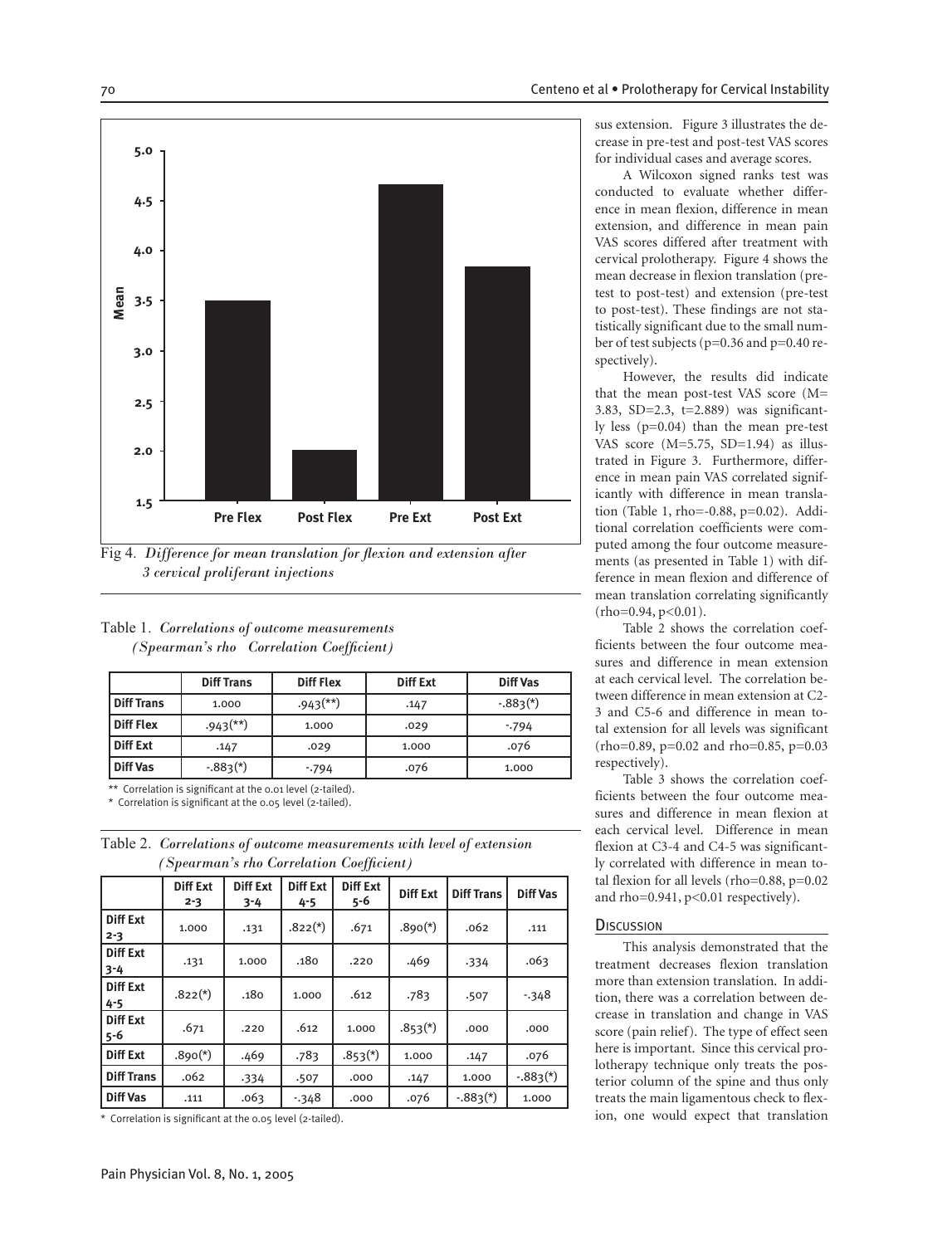| Diff Flex 2-3     | Diff Flex 2-3<br>1.000 | Diff Flex 3-4<br>.348 | Diff Flex 4-5<br>.718    | Diff Flex 5-6           | Diff Flex 6-7           | <b>Diff Flex</b>         | <b>Diff Trans</b>        | <b>Diff Vas</b> |
|-------------------|------------------------|-----------------------|--------------------------|-------------------------|-------------------------|--------------------------|--------------------------|-----------------|
|                   |                        |                       |                          |                         |                         |                          |                          |                 |
|                   |                        |                       |                          | .000                    | .000                    | .676                     | .676                     | $-348$          |
| Diff Flex 3-4     | .348                   | 1.000                 | .719                     | .674                    | .674                    | $.883(*)$                | .794                     | $-.864(*)$      |
| Diff Flex 4-5     | .718                   | .719                  | 1.000                    | .696                    | .696                    | $.941$ <sup>(**)</sup> ) | $.941$ <sup>(**)</sup> ) | $-719$          |
| Diff Flex 5-6     | .000                   | .674                  | .696                     | 1.000                   | $1.000$ <sup>(**)</sup> | .655                     | .655                     | $-674$          |
| Diff Flex 6-7     | .000                   | .674                  | .696                     | $1.000$ <sup>(**)</sup> | 1.000                   | .655                     | .655                     | $-674$          |
| <b>Diff Flex</b>  | .676                   | $.883(*)$             | $.941$ <sup>(**)</sup> ) | .655                    | .655                    | 1.000                    | $.943$ <sup>(**)</sup>   | $-794$          |
| <b>Diff Trans</b> | .676                   | .794                  | $.941$ <sup>(**)</sup> ) | .655                    | .655                    | $.943$ <sup>(**)</sup>   | 1.000                    | $-.883(*)$      |
| <b>Diff Vas</b>   | $-348$                 | $-.864(*)$            | $-719$                   | $-674$                  | $-674$                  | $-794$                   | $-.883(*)$               | 1.000           |

Table 3. *Correlations of outcome measurements with level of flexion (Spearman's rho Correlation Coefficient)* 

\* Correlation is significant at the 0.05 level (2-tailed).

\*\* Correlation is significant at the 0.01 level (2-tailed).

in flexion would be more impacted than translation in extension. Since the anterior column was not treated, it is not surprising extension showed smaller reductions in translation. This agreement between objective experimental data at 11 levels and the areas treated suggests that cervical prolotherapy likely had an impact on segmental translation among our study subjects.

The use of proliferants to treat pain and instability has a long history. In a double blind study, Liu et al (14) injected the medial collateral ligament on rabbits and showed that through repeated injections of 5% sodium morrhuate at the fibroosseous attachments, the bone-ligament-bone junction strength was significantly increased by 28%, ligament mass increased by 44%, and thickness increased by 27% when compared to saline (14). Highly significant increases in the diameter of collagen fibrils in the experimental ligaments vs. controls were demonstrated by morphometric analysis of electron micrographs.

In a double blind clinical study by Ongley et al (15), 81 patients with chronic lower-back pain were injected with proliferants. It was found that significant improvement was seen in more than 50% of patients injected with Dextrose/Phenol/ Glycerin vs. saline. In addition, Ongley demonstrated a significant statistical improvement in five patients treated for painful instability of the knees with prolotherapy. Three-dimensional computerized goniometry integrated with force measurements were used to collect ligament stability data. More successful results were seen by Bourdeau (16) who published a 5-year retrospective survey of patients with lower back pain treated with prolotherapy. In the study, 70% (17 patients) reported a successful treatment.

Klein et al (17) was able to histologically document proliferation and regeneration of ligaments in human patients in response to injections of the DPG solution. In addition Klein et al (17) recorded decreased pain and increased range of motion via computerized inclinometry.

In a study of 43 patients with chronic sacroiliac strain, Schwartz et al (18) gave patients a series of three proliferant injections at biweekly intervals. An improvement was seen in all but three patients; 95% improvement was reported in 20 patients 66% improvement was seen in 4 patients, and 10 patients reported recurrence. With this, Schwartz concluded that induced proliferation of collagen and dense connective tissue of the ligament is associated with a reduction of painful subluxations.

Klein et al (19) presented a double blind clinical study of 79 patients who had previously failed to respond positively to conservative treatment for chronic lower back pain. The subjects were randomly assigned to a test group to receive a series of six injections into the posterior sacroiliac and interspinous ligaments, fascia, and facet capsules of the low back from L-4 to the sacrum of either lidocaine/saline or lidocaine/DPG solution in a double blind fashion at weekly intervals. For comparative purposes, all patients underwent pretreatment MRI of CT scans. Following the conclusion of injections patients were evaluated after 6 months using several criteria: visual analog, disability, pain grid scored, and with objective computerized triaxial tests of lumbar function. In the proliferant group, 30 of the 39 patients randomly assigned achieved a 50% or greater decrease in pain or disability scored compared to 21 of 40 in the li-

docaine group (p=0.042). In addition, improvements were seen in visual ana $log$  (p=0.056), disability (p=0.068), and pain grid scores (p=0.025) for the proliferant group.

A double blind, placebo controlled study demonstrated the benefits of 10% dextrose with lidocaine in knee osteoarthritis with anterior cruciate ligament laxity (20). Goniometric flexion measurements improved by 12.8% (p=0.005) and anterior displacement difference improved by 57% (p=0.025). Dextrose treated knees improved in many measured categories: pain decreased 44%, swelling complaints decreased 63%, knee buckling frequency decreased 85%, and flexion range had an increase of 14° after a 12 month (six injection) treatment. Thus, it was concluded that stimulated growth factors and regeneration occurred after proliferant injection with 10% dextrose solution. This resulted in statistically significant clinical improvements in knee osteoarthritis.

While the small number of patients in this study precludes large scale statistical analysis, the correlational statistics do demonstrate significance in the directions hypothesized. This may prove to be an important correlation, as there are little published data on cervical translation and pain complaints.

Although other authors have published outcome studies on cervical prolotherapy(21,22), this paper represents the first report of image guided cervical prolotherapy with objective changes measured radiographically.

#### **CONCLUSION**

The results of this study demonstrate statistically significant correlations between proliferant injections, a reduc-